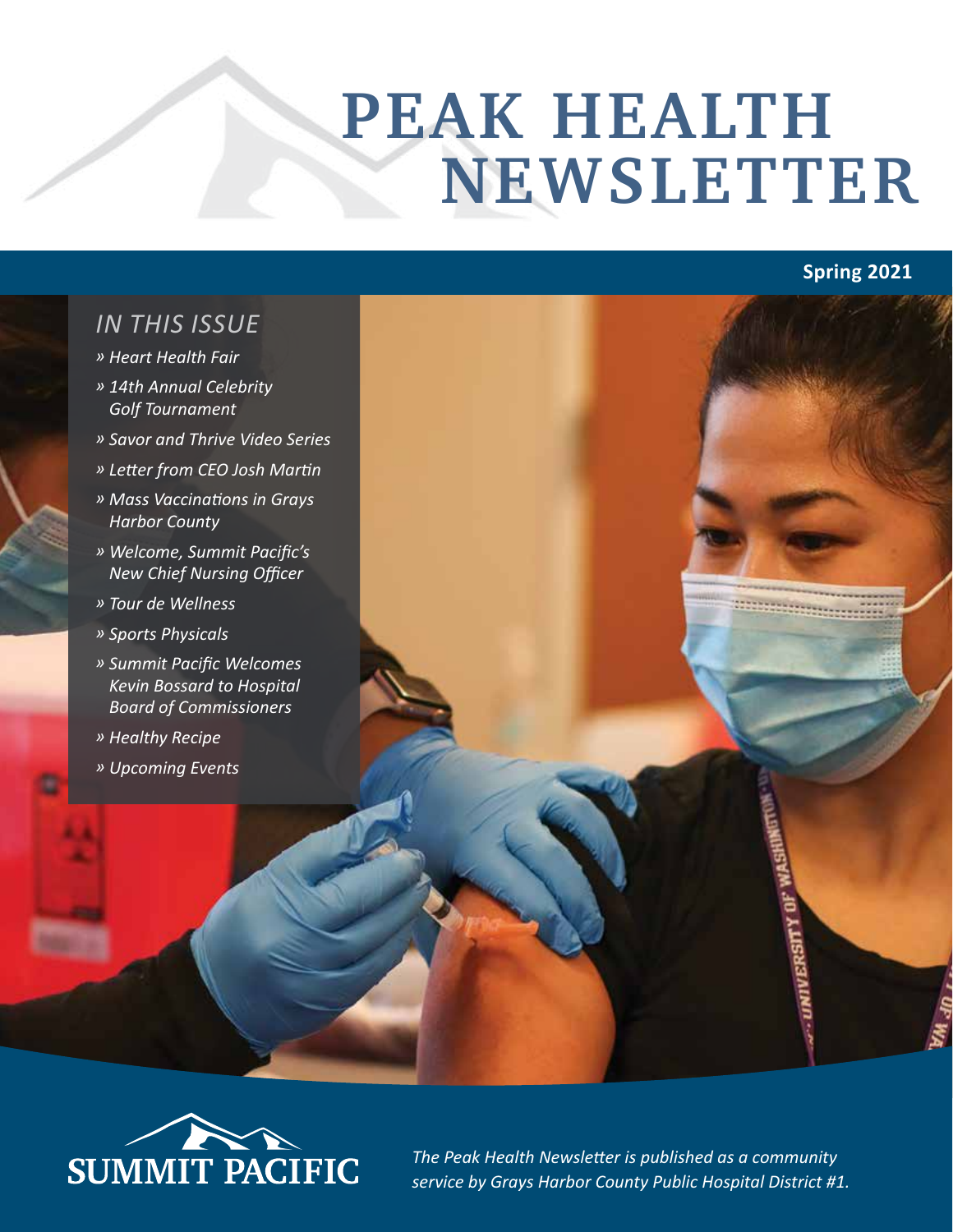

#### **Message from the CEO**



#### **Dear Friends and Neighbors,**

We all experienced so much in the last year and have come so far in our fight against COVID-19. While we still have a journey ahead and continue to take precautions, I am confident in our strength and ability to move forward as a community. Our Summit team is looking forward to 2021 and has many exciting and safe activities planned for this year that are familiar to you, and some new experiences, too.

Our Foundation's annual Golf Tournament is taking place May 7 once again at Salish Cliffs Golf Club and our second annual Tour de Wellness, a bike ride from McCleary to the coast, is taking place June 12! You can find information about either of these exciting events on our website or Facebook page.

Our team is also partnering with Timberland Regional Library to offer "Story Trails" along our walking trails. Story Trails is a familycentered, educational focused activity that places the pages from a children's story along a trail in a community. It is designed for children of all levels to read a book with their family and friends while exploring the outdoors.

We continue to take protective measures here at the hospital to ensure the safety of our patients and caregivers. These measures include masking and health screenings for everyone on-site, additional hand sanitizing stations throughout our facilities, plexiglass barriers, frequent sanitation, curbside check-in, driveup COVID-19 testing and much more.

Our organization is committed to a patient-centered care environment and we want to remind you that it is safe to receive medical care at our facilities. Patients should feel confident in keeping their regular clinic appointments for wellness exams, diagnostic imaging screenings, therapy sessions and also urgent care as needed. We are also offering Virtual Clinic Visits should you prefer to get care from the comfort of your home. Preventive wellness visits and primary care are so important to our overall health, and we urge you to make these a priority in 2021.

Summit Pacific is grateful to serve you, no matter your health needs. Thank you for choosing us as your trusted partner in health and wellness. Take care of yourself and one another.

PMJ

**Josh Martin, MBA** *Chief Executive Officer*





Summit Pacific Medical Center's EVS Supervisor, Angela KiviAasen, is certified to train frontline environmental services technicians to become Certified Health Care Environmental Services Technician (CHEST) certificated.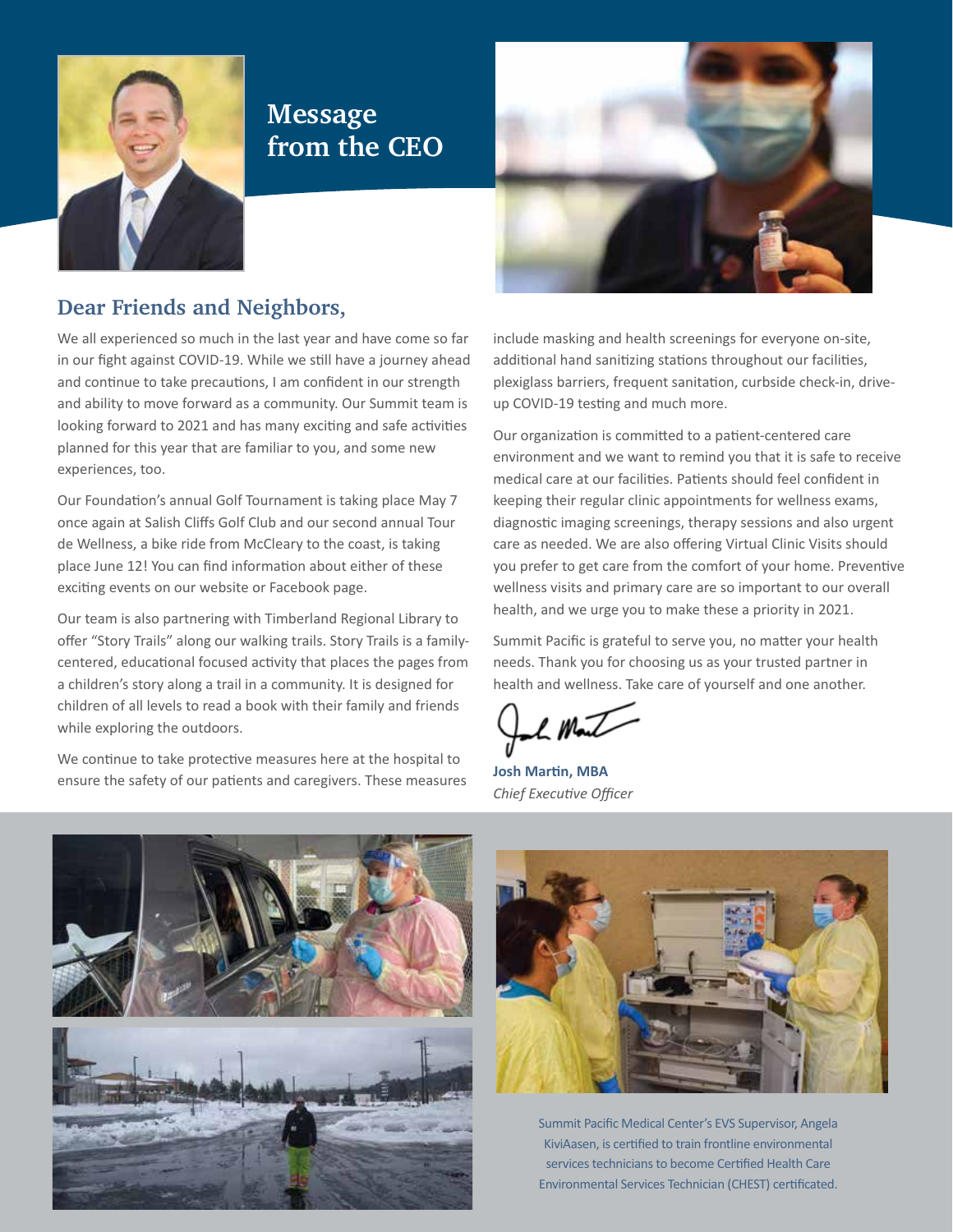#### *Mass Vaccinations in Grays Harbor County*

Summit Pacific is proud to partner with Grays Harbor County Public Health and Social Services and other local agencies to provide vaccines to residents of Grays Harbor and beyond. Summit Pacific's Chief Medical Officer, Dr. Ken Dietrich, was one of many who have volunteered their time to help vaccinate community members.

Grays Harbor County Public Health and Social Services is now offering online appointment scheduling for the Mass Vaccination Clinic. Visit https://www.healthygh.org/covid-vaccine for additional information, or to register for a vaccine if you are in an eligible phase. Mass Vaccination Clinic dates will be added as vaccine supply allows. Please monitor the Grays Harbor County Public Health and Social Services website and Facebook page for announcements.

It will still be some time before COVID-19 vaccines are widely available. Until then, all of Washington State's hospital leaders urge the public to continue to wear masks and take precautions to protect themselves, their families and their frontline caregivers.





# **Heart Health Fair**

To celebrate American Heart Month, the Diagnostic Imaging Department held a Heart Health Fair on February 5 in conjunction with Wear Red and Give Day. This small and socially distanced event offered individual stations and provided education and testing for 44 participants.

Among those stations were opportunities to learn about the structure of the heart, nutrition for a healthy heart, cardiovascular exercise and stroke and heart attack signs and symptoms. Testing was also available to provide fairgoers with baseline values of blood pressure, pulse, blood oxygen level, BMI, blood sugar and total cholesterol. The overall response was highly positive, with participants responding that it was "relevant and valuable" to their health.

Thank you to the many volunteers who made this event a huge success and to Summit Pacific Medical Foundation for their monetary support!

### *Welcome, Summit Pacific's New Chief Nursing Officer*

Summit Pacific Medical Center welcomed new Chief Nursing Officer Tori Bernier. Tori brings over 38 years of healthcare experience and looks forward to continuing her career in rural medicine, where the community benefits in real and tangible ways. Born in Othello, Washington, and raised in Yakima Valley, she understands the importance of rural healthcare and wants to be an advocate at the state and national level for rural hospitals. She believes the nursing profession is one of the most rewarding professions and appreciates what nursing brings to the organization as a whole.

Tori is a lifelong learner; in fact, she is back in school currently working on her doctorate in nursing practice. Tori and her husband, Dick, are also active in their church and community boards, including Ronald McDonald House and United Way. They are excited to be living in the community and serving Grays Harbor County.

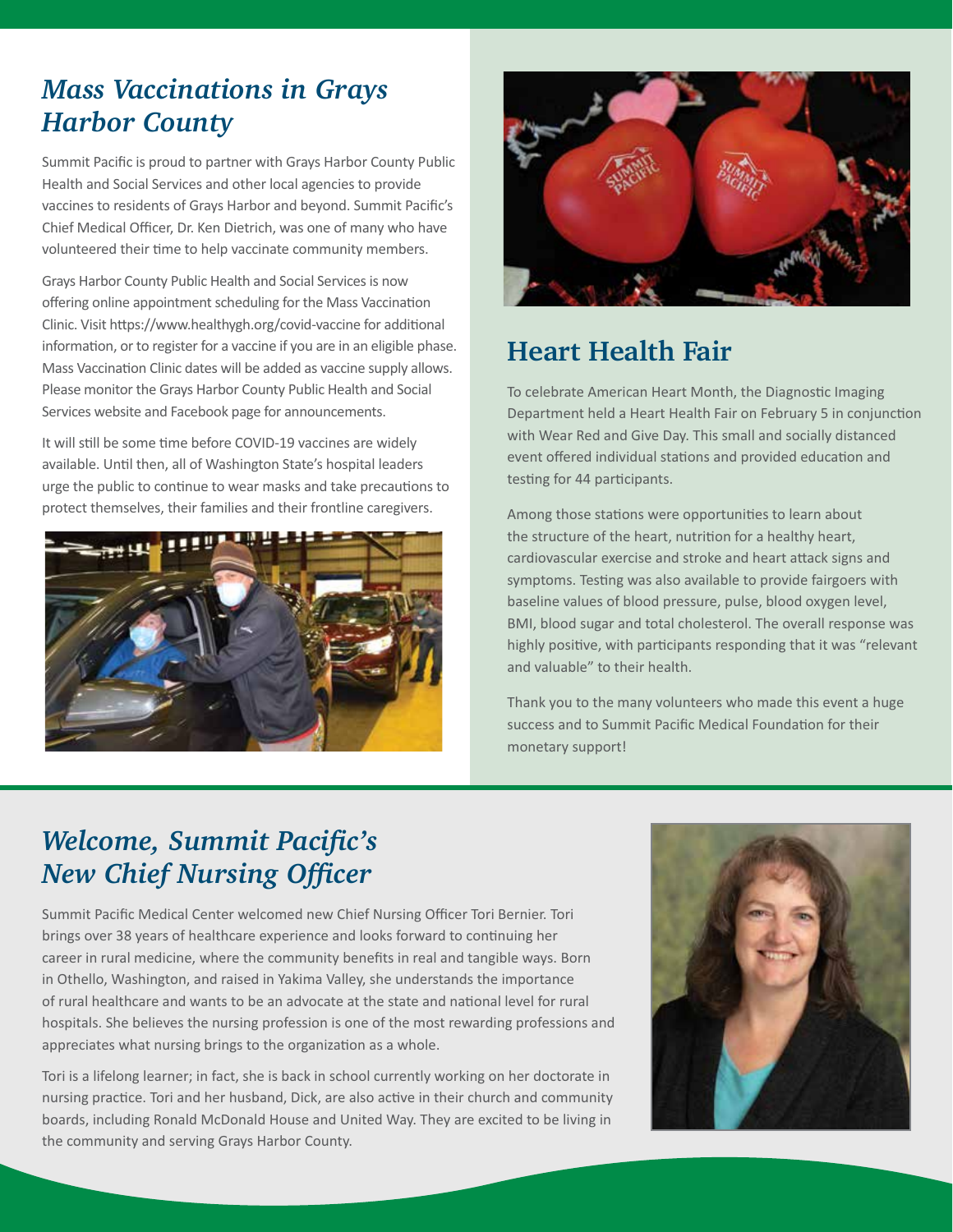

#### **Sports Physicals**

With spring quickly approaching, many child and teen athletes need a sports physical. Sports physicals are designed to catch possible health problems that could potentially make physical activity dangerous. Your provider will screen for and identify any heart, lung, muscle and skeletal issues and create a plan to treat or prevent any future issues.

Urgent Care is a fast and convenient way to get your child's sports physical checked off your list! Urgent Care is open seven days a week, 8 a.m. to 8 p.m. No appointment necessary! A \$20 fee is due at time of check-in.

## **Summit Pacific Welcomes Kevin Bossard to Hospital Board of Commissioners**

Summit Pacific Medical Center has welcomed a new member to the Grays Harbor County Public Hospital District No. 1 Board of Commissioners. Kevin Bossard took office January 1 and was sworn into office January 22, filling the position left vacant by Joy Iversen.

"I believe in the Harbor and want to contribute to its revitalization and wellness. I am eager to contribute and hope my ties to the local fire departments, schools and community will be a benefit," says Bossard, who has lived in the hospital district since 2005.

The Board motioned to appoint Bossard to the position during its monthly meeting on December 18. Bossard's appointment will be effective the remainder of the term, ending December 31, 2021. This position will go to vote in 2021 for a six-year term.



- ¼ c lime juice (from about 2 limes)
- 1-2 T chopped chipotles in
- adobo sauce
- 1 T honey 2 cloves garlic
- ½ t salt
- 
- and thinly sliced 15-oz can refried black beans, warmed

small red onion, halved

- corn tortillas, warmed
- ½ c crumbled queso fresco or feta cheese
- small head cauliflower, cut into bite-size pieces

Sliced red cabbage, fresh cilantro, guacamole, jalapeño slices and/or lime wedges for serving

**D** Preheat oven to 450°F. Line a large rimmed baking sheet with foil.

**2** Combine lime juice, chipotles to taste, honey, garlic and salt in a blender. Process until mostly smooth. Place cauliflower in a large bowl, add the sauce and stir to coat. Transfer to the prepared baking sheet. Sprinkle onion on top. 8 Roast, stirring once, until the cauliflower is tender and browned in spots, 18 to 20 minutes.

 Serve the vegetables and beans in tortillas, topped with cheese and garnished with cabbage, cilantro, guacamole, 4 jalapeños and/or lime wedges.

**Tips:** How To – To prepare florets from a whole head of cauliflower, remove outer leaves. Cut off the stem. Turn head upside down and, holding the knife at a 45-degree angle, slice around the stem to remove the core from center of head. Break or cut florets into the desired size. To store, refrigerate in a plastic bag for up to 5 days. Ingredient – Chipotle chile peppers in adobo sauce are smoked jalapeños packed in a flavorful, spicy sauce. Look for the small cans with Mexican foods at large supermarkets. Once opened, they'll keep for up to 2 weeks in the refrigerator or 6 months in the freezer.

Makes 4 servings. Per serving: 288 Calories, Total Fat: 7 g, Saturated Fat: 2 g, Cholesterol: 11 mg, Carbohydrates: 48 g, Fiber: 11 g, Total Sugars: 7 g, Added Sugars: 4 g, Protein: 12 g, Sodium: 613 mg, Potassium: 662 mg, Folate: 46 mcg, Calcium: 186 mg.

Chipotle-Lime<br>Cauliflower (acco)

**Cauliflower**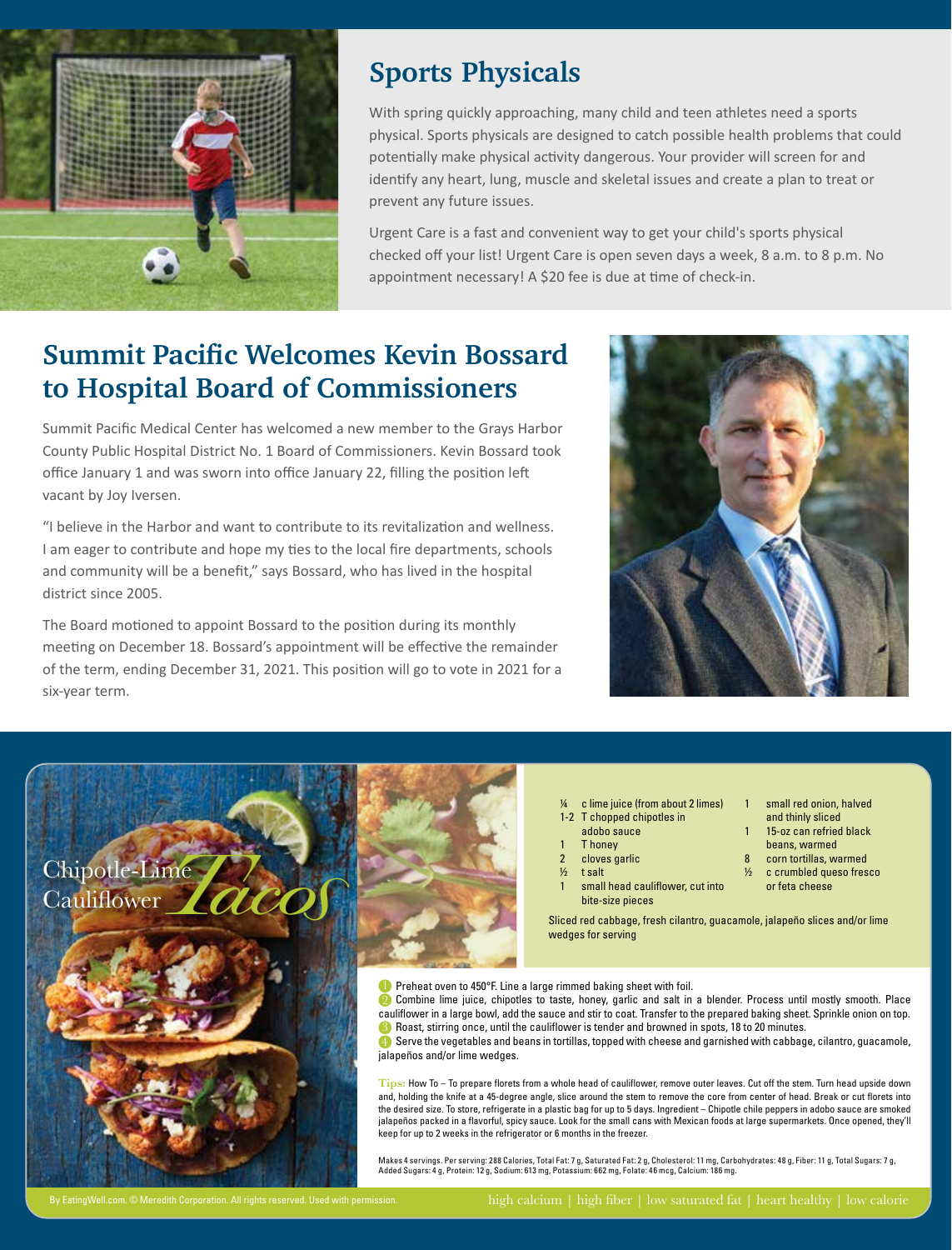



# **14th Annual Celebrity Golf Tournament**

Don't miss Summit Pacific Medical Foundation's largest annual fundraiser Friday, May 7 – with 100% of proceeds benefiting Summit Pacific Medical Center! Salish Cliffs Golf Course's 18-hole par 72 layout offers world-class golf, stunning Pacific Northwest views and a challenge to golfers of all levels. Registration includes use of a GPSenabled cart, use of the driving range and practice areas before play begins, snacks and beverages throughout the day, fun course games, raffles, signature tee prizes, BBQ awards dinner and a silent auction. Single and team registrations and event sponsorships are available. Register early to reserve your place!

For more information, call Natalie Jensen, Event Coordinator, at 360-346-2345 or email Natalie.Jensen@sp-mc.org.

#### **Ride The Harbor: Tour de Wellness**

Join us Saturday, June 12 for a scenic, fun charity ride through beautiful Grays Harbor County. You'll ride through forests, farmlands, over rivers and hills and finish by the spectacular Pacific Ocean.

Our mission for this event is to provide Grays Harbor County an opportunity to get active in a safe and supportive way. This one-day cycling event is the perfect ride with a team or as a personal challenge and is open to ages 16 and up, with three separate lengths for beginners to pros.

While fundraising is not required to participate in our ride, we welcome you to support our cause in all the ways you are comfortable.

Money raised from fundraising efforts and registration fees goes towards supporting Summit Pacific Medical Foundation, a 501(c)3 non-profit.

If you would like to learn more, volunteer to help or join our cause, please contact us at 360-346-2250 or email Foundation@sp-mc.org.



#### **Savor and Thrive**

We understand that New Year's resolutions are difficult to keep. You may have even broken some of them by now, but there's a way to keep healthy eating front and center! Keep on track by joining us in watching the new Savor and Thrive video series, featuring Summit Pacific's own chef Brandon Smith and dietitian Sarah Carossino, RDN, CD. Join them as they prepare and discuss healthy meal options from the Blue Zone cookbook.

What are Blue Zones? Blue Zones are regions of the world where a higher-than-usual number of people live longer, healthier lives. The Blue Zones Project was created to examine the locations and find out what they are doing differently, so we can teach other areas how to better their health. Diet is a huge part of maintaining one's health, and that's why the Savor and Thrive series was created.

New videos will be released on the second Tuesday of every other month on our YouTube page. Make sure to subscribe!